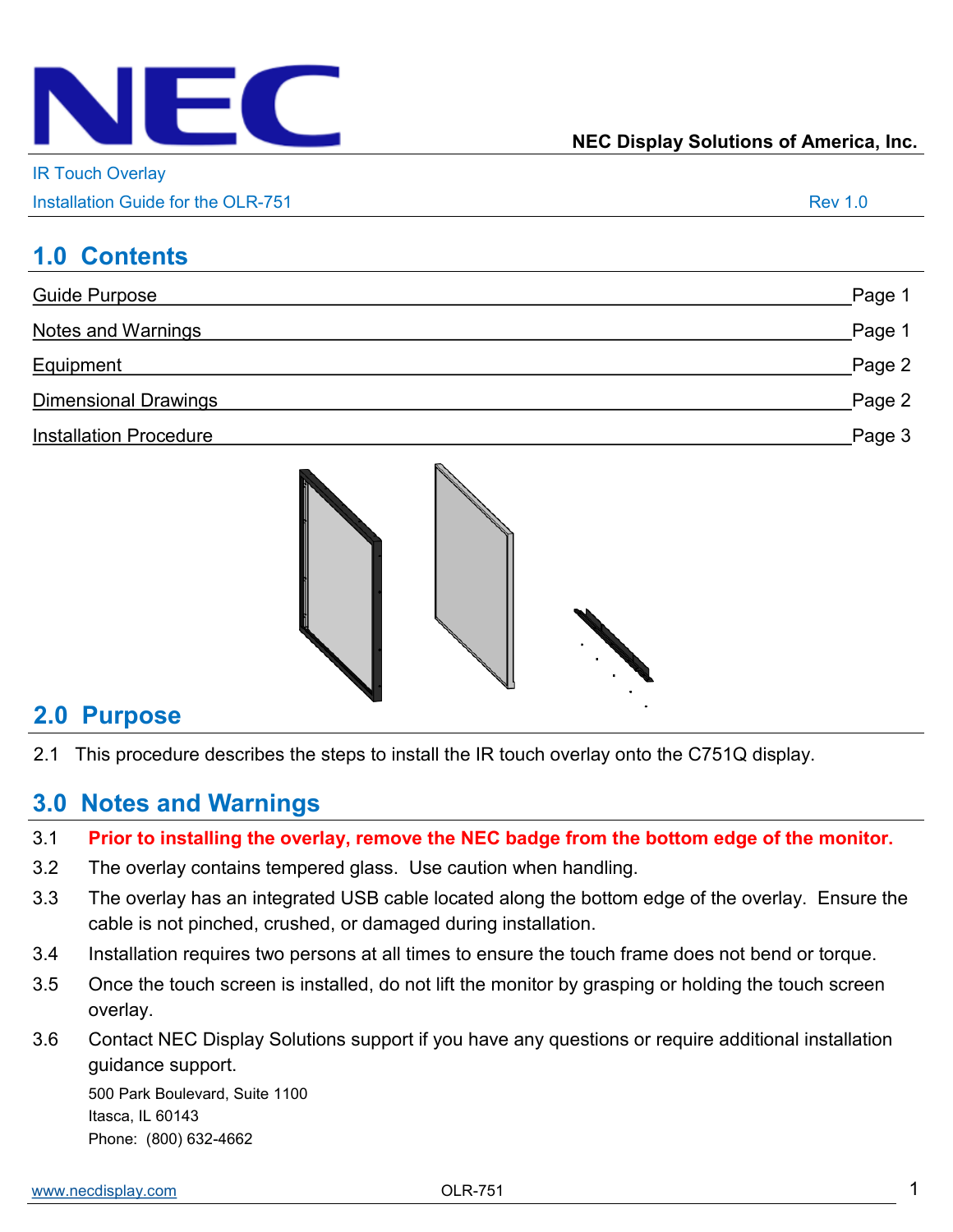

IR Touch Overlay

Installation Guide for the OLR-751 Rev 1.0

# **4.0 Equipment**



### (1) C751Q IR Overlay

# **5.0 Dimensional Drawings**

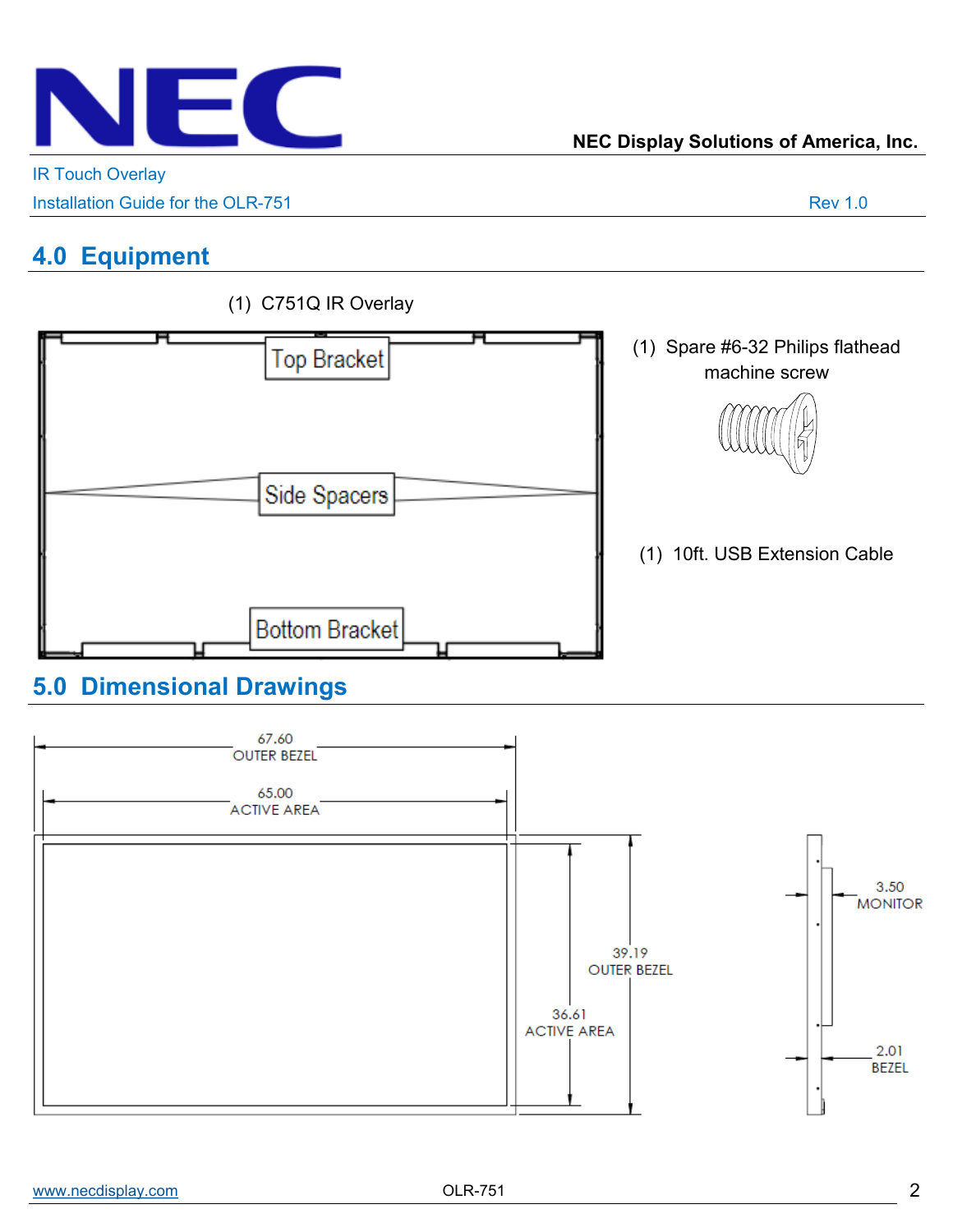

**NEC Display Solutions of America, Inc.**

IR Touch Overlay

Installation Guide for the OLR-751 Rev 1.0

## **6.0 Installation Procedure**

- 6.1 Remove the overlay from the packaging. Place the overlay face down on a padded surface and verify the material contents (see Equipment on Page 2).
- 6.2 Use a #2 Philips screwdriver to remove the five (5) #6-32 flathead screws securing the bottom bracket to the overlay.
	- 6.2.1 **Do NOT remove any remaining screws from the overlay.**



- 6.3 Remove the bottom bracket from the overlay.
	- 6.3.1 Set the screws and bracket aside for reuse in steps 6.9 and 6.10.



- 6.4 Use a cloth and mild cleaner to clean the monitor and inside surface of the overlay.
	- **6.4.1 Do not use any chemical solvents, such as acidic or alkali solutions.**
	- 6.4.2 If available, use compressed air after cleaning to remove any lint or dust.